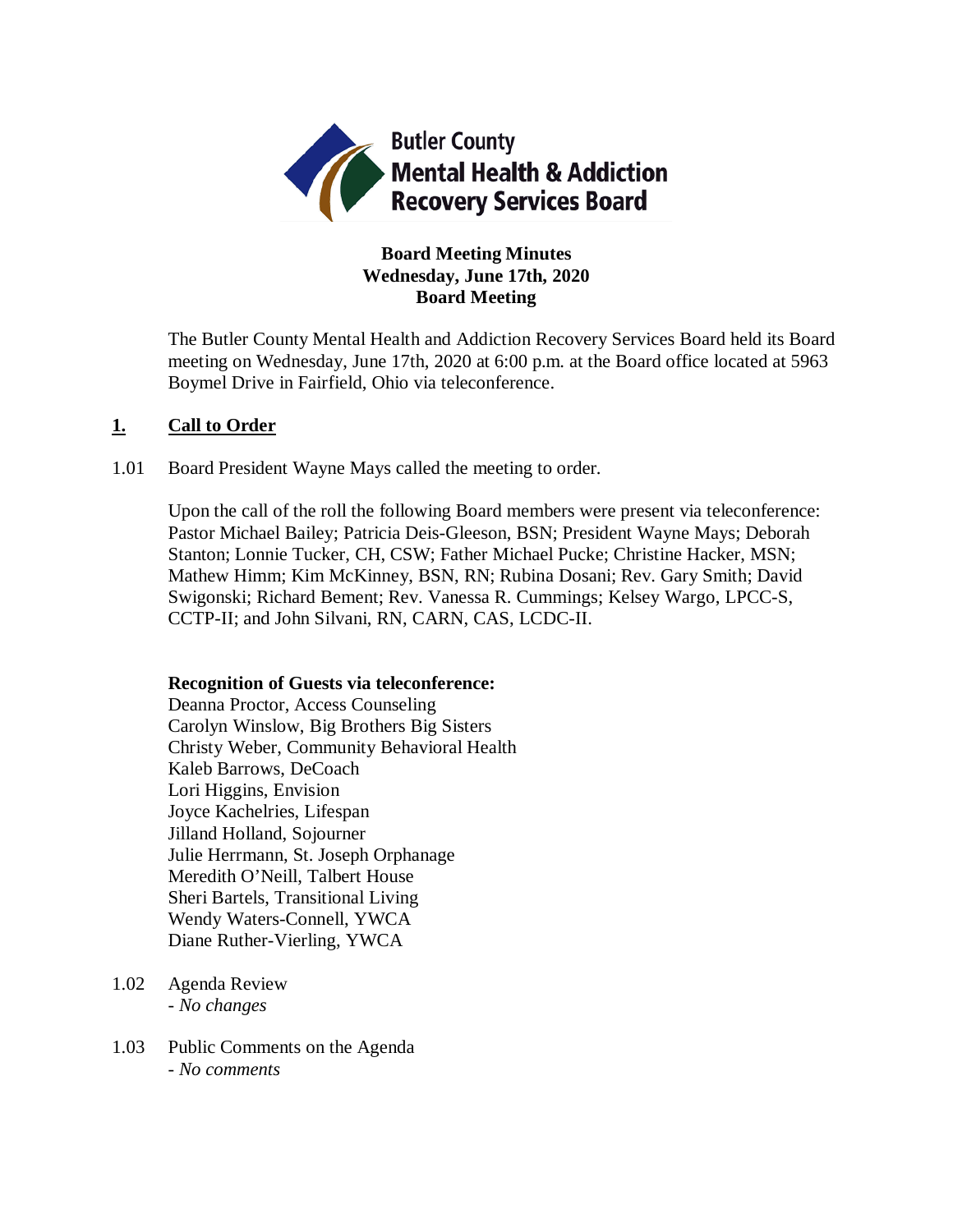## **2. Board Communication & Announcements**

#### 2.01 **Executive Directors Report**

A. Two trainings will be available for board members for the end of 2020 fiscal year. Free 3 hour Ohio Sunshine Law Training will be available online <https://sunshinelaw.ohioattorneygeneral.gov/>

Board members still needing training hours are: John Silvani, Kelsey Wargo, Kim McKinney, Mathew Himm, Rev. Gary Smith, Rev. Vanessa Cummings, and Sandra Smith.

- B. July 1, 2020 is the Butler County Mental Health and Addiction Recovery Services Board fifth anniversary since the merger of the ADAS and Mental Health boards.
- C. June Board Member Appreciation Month will be postponed due to board meetings being via phone conference and Webex.
- D. Dr. Rasmus proposed a special board meeting on Wednesday, August 19, 2020 at 6:00 p.m., if necessary. A roll call was taken and there will be a quorum.
- E. New Board Member Update: Mother Suzanne was approved by the board at the June meeting. It is being reviewed and the commissioners are scheduled to endorse her on Monday, June 22nd.
- F. COVID-19 & Board Funding Update: Beckett Springs will be receiving a FEMA ISP Grant, Immediate Services Program Grant. Due to COVID, Ohio Department of Mental Health and Addiction Services (ODMHAS) has been asked to come up with two budgets, one with a 10% reduction and another with a 20% reduction for FY21.
- G. Levy Update: The commissioner's vote to endorse the levy is on Monday, June  $22<sup>nd</sup>$ . The county auditor's office will then have 10 days to respond with levy costs.
- H. Declaration Racism is a Public Health Crisis: A statement from the Ohio Association of County Behavioral Health Authorities.

*Mr. Silvani motioned to approve the Declaration. Ms. Deis-Gleeson seconded the motion. The vote carried the motion.*

I. *Impact of children's loneliness today could manifest depression for years to come.* (2020, June 1) Sciencemag: Latest Science and Health News. [https://scienmag.com/impact-of-childrens-loneliness-today-could-manifest-in](https://scienmag.com/impact-of-childrens-loneliness-today-could-manifest-in-depression-for-years-to-come/)[depression-for-years-to-come/](https://scienmag.com/impact-of-childrens-loneliness-today-could-manifest-in-depression-for-years-to-come/)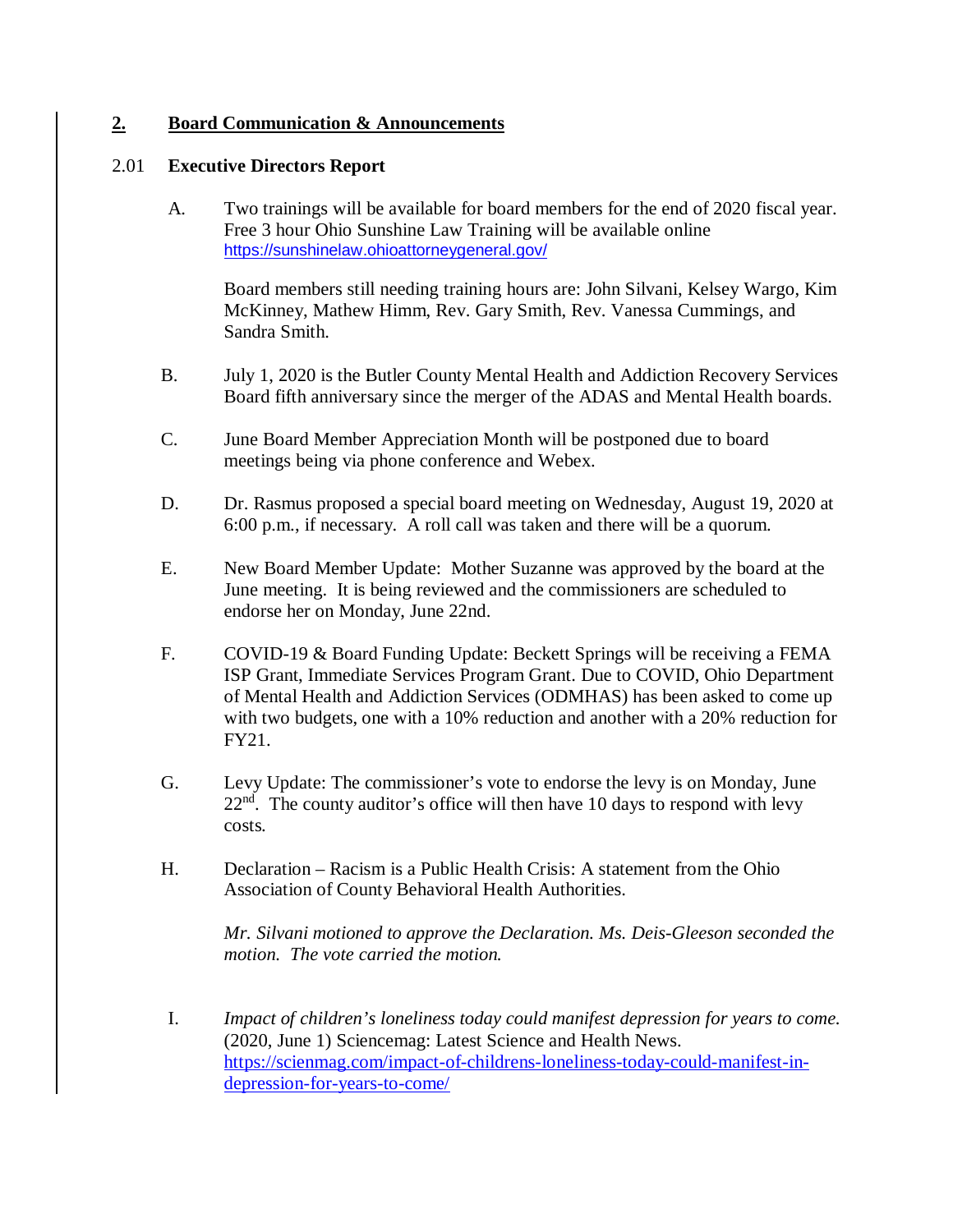The Journal of the American Academy of Child and Adolescent Psychiatry published research which draws on over 60 pre-existing, peer-reviewed studies into topics spanning isolation, loneliness and mental health for young people ages  $4 - 21$ . According to the review, young people who are lonely might be as much as three times more likely to develop depression in the future, and that the impact of loneliness on mental health could last for at least nine years.

- J. *'Deaths of despair' are projected to spike as a result of COVID-19.* (2020, June 5). Scary Mommy. <https://www.scarymommy.com/deaths-of-despair-covid-19/> A report jointly published by the Well Being Trust and the Robert Graham Center for Policy Studies in Family Medicine and Primary Care estimates that "deaths from despair" (drug use, alcohol use, and suicide) could increase by 75,000 as a result of COVID-19. NPR recently published a list of suggestions for handling mental health: connect online, adjust medications if necessary, seek out teletherapy, make a safety plan, and seek financial help.
- K. *FDA data shows numerous drugs in shortage, including a leading antidepressant.*  (2020, June 10). USA TODAY [https://www.usatoday.com/story/news/2020/06/10/coronavirus-and-fda-drug](https://www.usatoday.com/story/news/2020/06/10/coronavirus-and-fda-drug-shortage-list/5330491002/)[shortage-list/5330491002/](https://www.usatoday.com/story/news/2020/06/10/coronavirus-and-fda-drug-shortage-list/5330491002/) A USA TODAY analysis found 28 generics in 405 dosages in the U.S. Food and Drug Administration's list of drugs currently in shortage from January through May. 17 of the years 28 new drug shortages are directly or indirectly related to COVID-19.
- L. Community Update Tiffany L. and Scott F. Family Treatment Drug Court will be resuming live docket Monday, June 22<sup>nd</sup>. The Board has been working with the Butler County coroner to get weekly updates on overdose deaths and suicides. There was a recent spike the week of June  $8<sup>th</sup>$ . There were eight deaths in a one week period, which included two double overdose events, two deceased at the same time and location. This is being attributed to fentanyl laced cocaine. There was not an anomaly or alert issued by the health department during this time because the ER visits did not spike.

Hamilton County Public Health will be returning with the syringe exchange mobile service July 7<sup>th</sup>. It will be returning to the Fairfield and Middletown sites.

There were 181 calls and 4 texts for the Hotline in May. The average length of call was 10 minutes. 15 of the calls came from Mental Health or AOD providers. The MRSS or mobile crisis team was called by the hotline 38 times. Out of the 38, 7 were taken to the hospital for evaluation. Ranking number one causes: suicidal ideation, psychotic and deteriorating behaviors.

Atrium reports an increase of clients that had no prior history of psychiatric or AOD issues. Their COVID-19 pre-screening tent has been closed but protocols are still in place.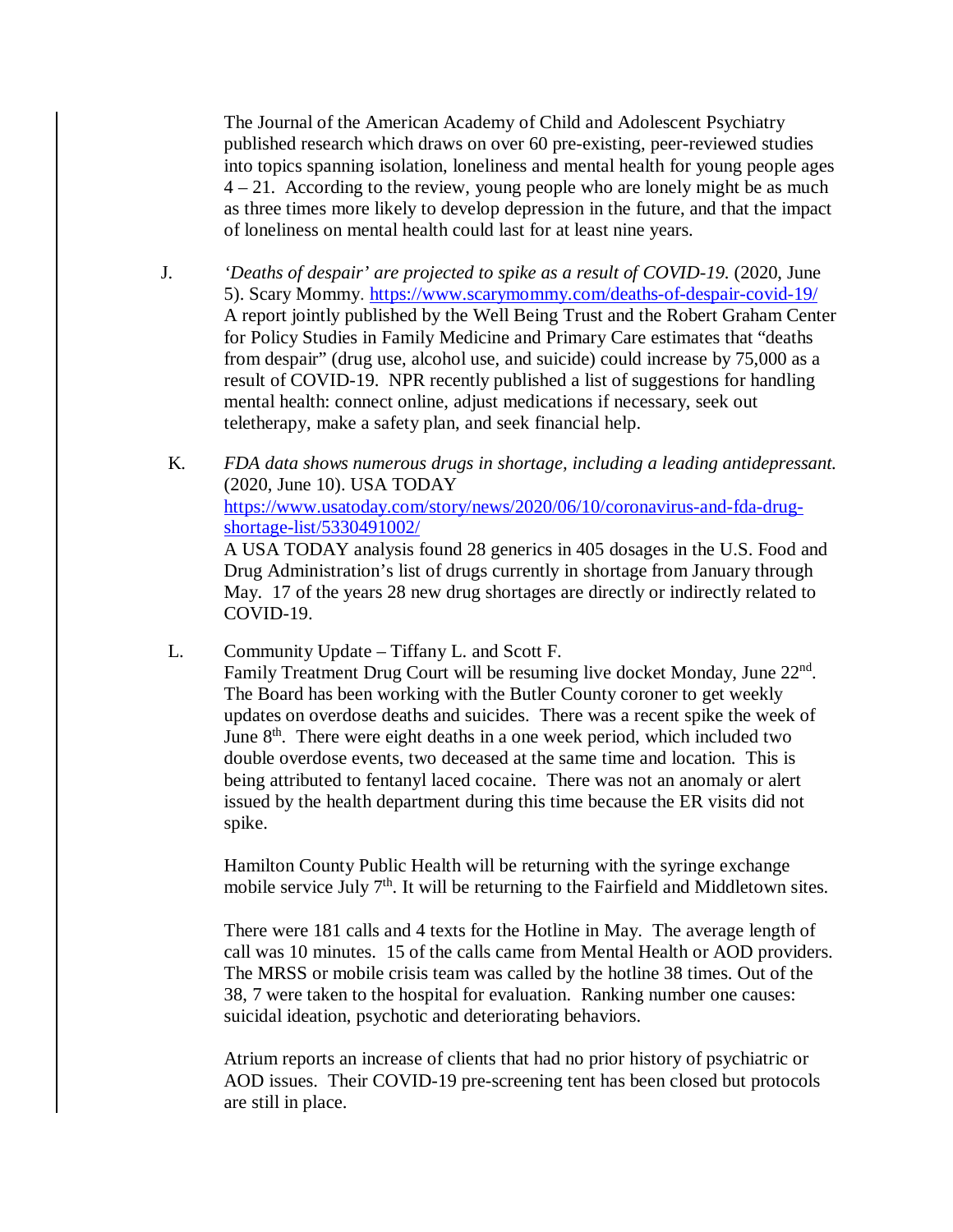Fort Hamilton are bringing back furloughed staff. Medical procedures are resuming to normal. Pre-screening for COVID-19 has improved. ED has been prescreening psychiatric cases and have been making referrals to southwest Ohio and Indiana. More regular psychiatric patients are reappearing

Blue Ridge Vista has a geriatric psych unit and has announced that they are opening a detox substance abuse unit for all ages

CCI Mobile Crisis Team is at full staff. They have a need for after-hours workers. They have been awarded the contract to provide crisis services for Warren-Clinton County.

The prisoners in Butler County jail are in legal limbo due to COVID-19. The evaluations at the state hospital are moving at a slower pace. The jail program is down two therapists, a regular therapist and a discharge case manager. In May the jail team saw 652 cases (contacts). Out of those contacts, 477 were Butler County residents, 73%. The other 27 % were out of county inmates, US Marshall inmates and ICE inmates.

As of 6/10/20 GMS reports having eight clients. Group homes are reporting at capacity with one or two openings a month.

## **3. Consent Agenda**

#### 3.01 **Consent Agenda Items**

- A. May Board Meeting Minutes
- B. June 9<sup>th</sup> Board Meeting Minutes<br>C. Board Meeting Schedule
- Board Meeting Schedule
- D. 120 Day Meeting Minutes

*Ms. Stanton motioned to approve the consent agenda. Rev. Cummings seconded the motion. The vote carried the motion.*

## **4. New Business**

## 4.01 **Committee Assignments**

Ms. Deis-Gleeson reviewed the FY21 committee member assignments.

*Ms. Stanton motioned to approve the Committee Assignments. Ms. McKinney seconded the motion. The vote carried the motion.*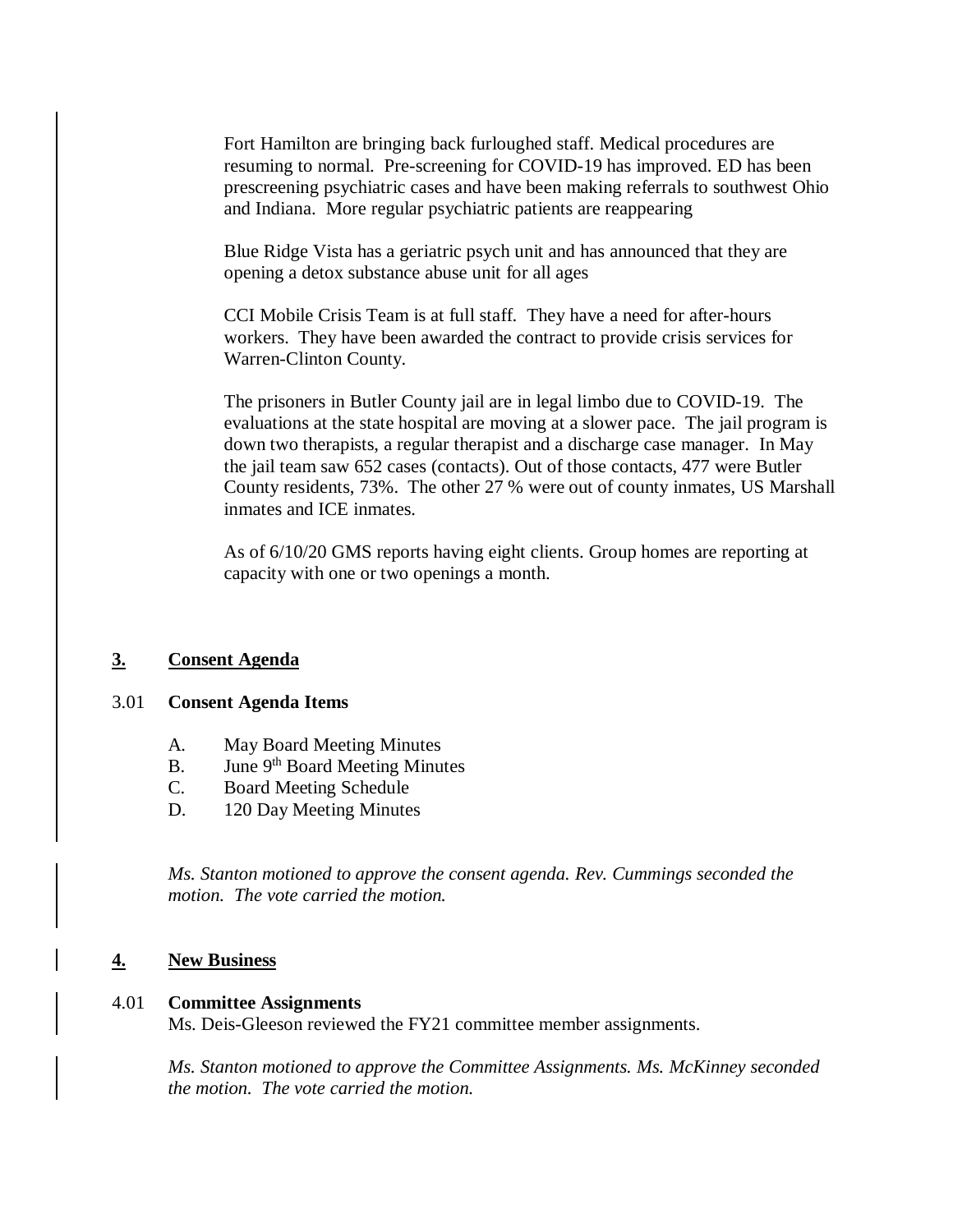## 4.02 **Appreciation – Rubina Dosani and President Wayne Mays**

Dr. Rasmus recognized President Wayne Mays and Rubina Dosani for their service provided to the Board.

## 4.03 **April Financial Report**

Mr. Rhodus provided an overview of the April financial report indicating the current revenue is 79.72 %. The board administration costs are 75%. Expenditures are at 71% with a current cash balance of \$20,288.955

*Ms. Stanton motioned to approve the April Financial Report. Mr. Tucker seconded the motion. The vote carried the motion.*

#### 4.04 **Budgets**

Mr. Rhodus provided an overview of the CY21 Tax Budget and FY21 Board Budget.

*Mr. Silvani motioned to approve the budgets. Ms. Stanton seconded the motion. The vote carried the motion.*

#### 4.05 **Annual Report**

Dr. Rasmus and Ms. Lombardo reviewed the FY19 annual report. The projected total number of people served, including non-Medicaid clients in FY19 was approximately 39,262. Based on 2019 projected Census data, BCMHARSB supported system services for 10% of Butler County's total population of 383,184.

*Pastor Bailey motioned to approve the Annual Report. Ms. Stanton seconded the motion. The vote carried the motion.*

## 4.06 **Equal Opportunity Policy - LGBTQ**

The BCMHARSB has updated their Equal Opportunity Policy guidelines to include identification as LGBTQ.

*Rev. Cummings motioned to approve the Equal Opportunity Policy. Mr. Silvani seconded the motion. The vote carried the motion.*

#### 4.07 **Wraparound – Butler County Family & Children First Council MOU**

Butler County Family & Children First Council Memorandum of Understanding outlines the rules and responsibilities for the collaborative in support of the Wraparound funds and services.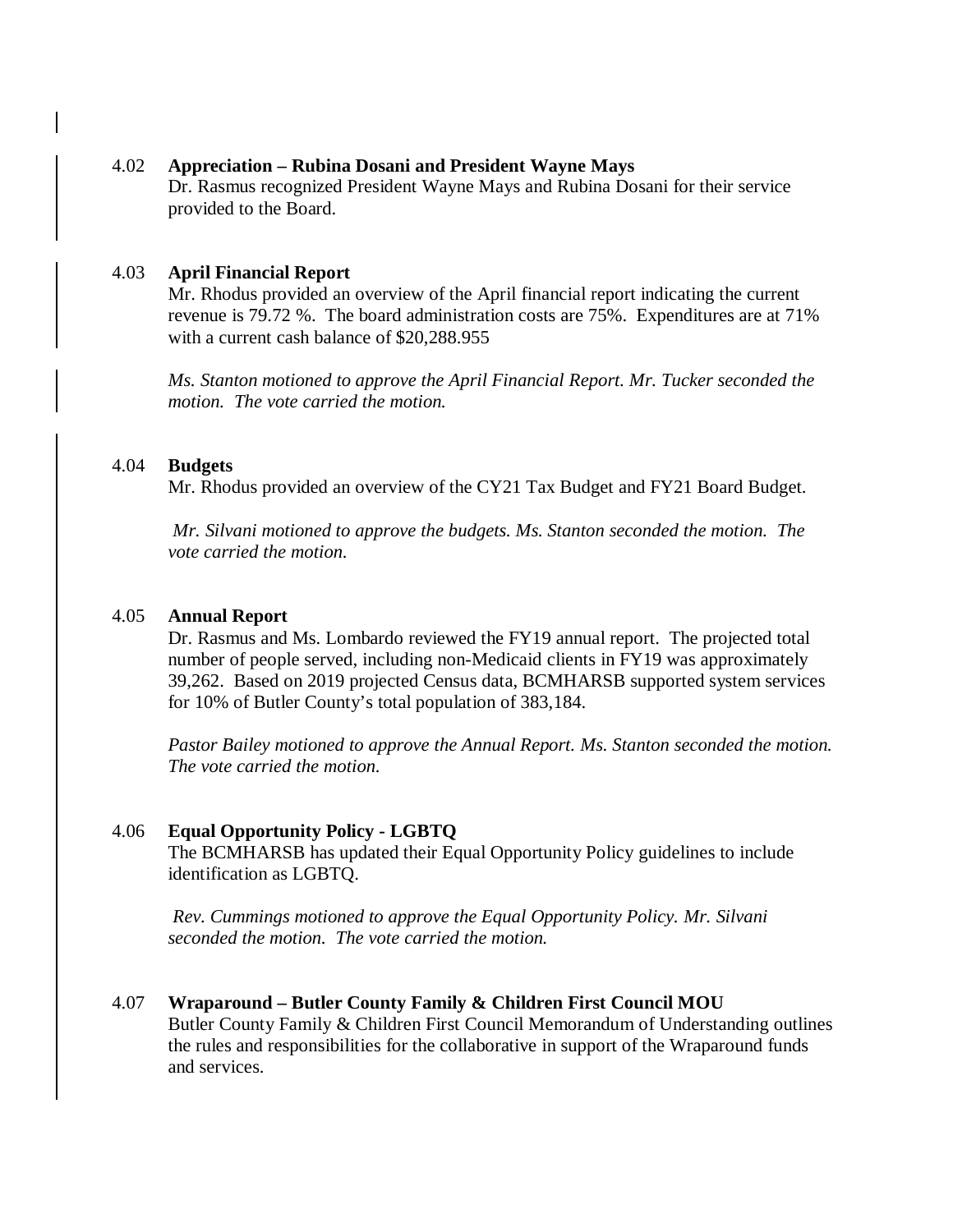*Ms. Hacker motioned to approve the Wraparound Butler County FCFC MOU. Mr. Swigonski seconded the motion. The vote carried the motion.*

## 4.08 **NAMI Lease / Agreement**

This is a similar lease from FY2020 with the addition of, "NAMI agrees to follow any Board communications and requirements regarding communicable diseases." A total annual base rent of \$1,200, payable in monthly installments of \$100.

*Ms. Stanton motioned to approve the NAMI Lease / Agreement. Ms. McKinney seconded the motion. The vote carried the motion.* 

## 4.09 **Ohio FEMA COVID Emergency Grant**

Ohio has been declared a disaster area, therefore FEMA funds have become available. The first installment is called the Immediate Service Program which will end in July. The second installment will be a nine month grant that the Board will be applying for through the state. The funds are specifically for outreach negatively impacted by the COVID emergency. There is training and data collection required to receive the grant. Ms. Lombardo will be working with the Hopeline, Beckett Springs and Envision to make sure that the Board meets these requirements.

*Mr. Silvani motioned to approve the Ohio FEMA COVID Emergency Grant. Mr. Tucker seconded the motion. The vote carried the motion.* 

## 4.10 **Fee for Service Contracts**

The FY21 Fee for Service Contract will need to be signed by 14 providers.

*Ms. Dosani motioned to approve the Fee for Service Contracts. Mr. Silvani seconded the motion. The vote carried the motion.* 

## 4.11 **State Hospital Report**

Mr. Fourman reviewed the May State Hospital Report. The May average was 1 civil and 15 forensic beds. The fiscal year 2020 average was 1.5 civil and 15.6 forensic beds. As of June  $16<sup>th</sup>$ , the state hospital census is 1 civil bed and 12 forensic beds.

Concerning COVID-19, North Coast State Psychiatric in Cleveland reported 3 staff tested positive and 19 patients who tested negative. Twin Valley in Columbus reported 2 staff and 16 patients tested positive and 126 patients tested negative.

#### 4.12 **Vouchers and Payments Made by Direct Deduction**

Mr. Rhodus discussed the current voucher approvals and direct deductions.

*Ms. Stanton motioned to approve the Vouchers and Payments Made by Direct Deduction. Ms. Deis-Gleeson seconded the motion. The vote carried the motion.*